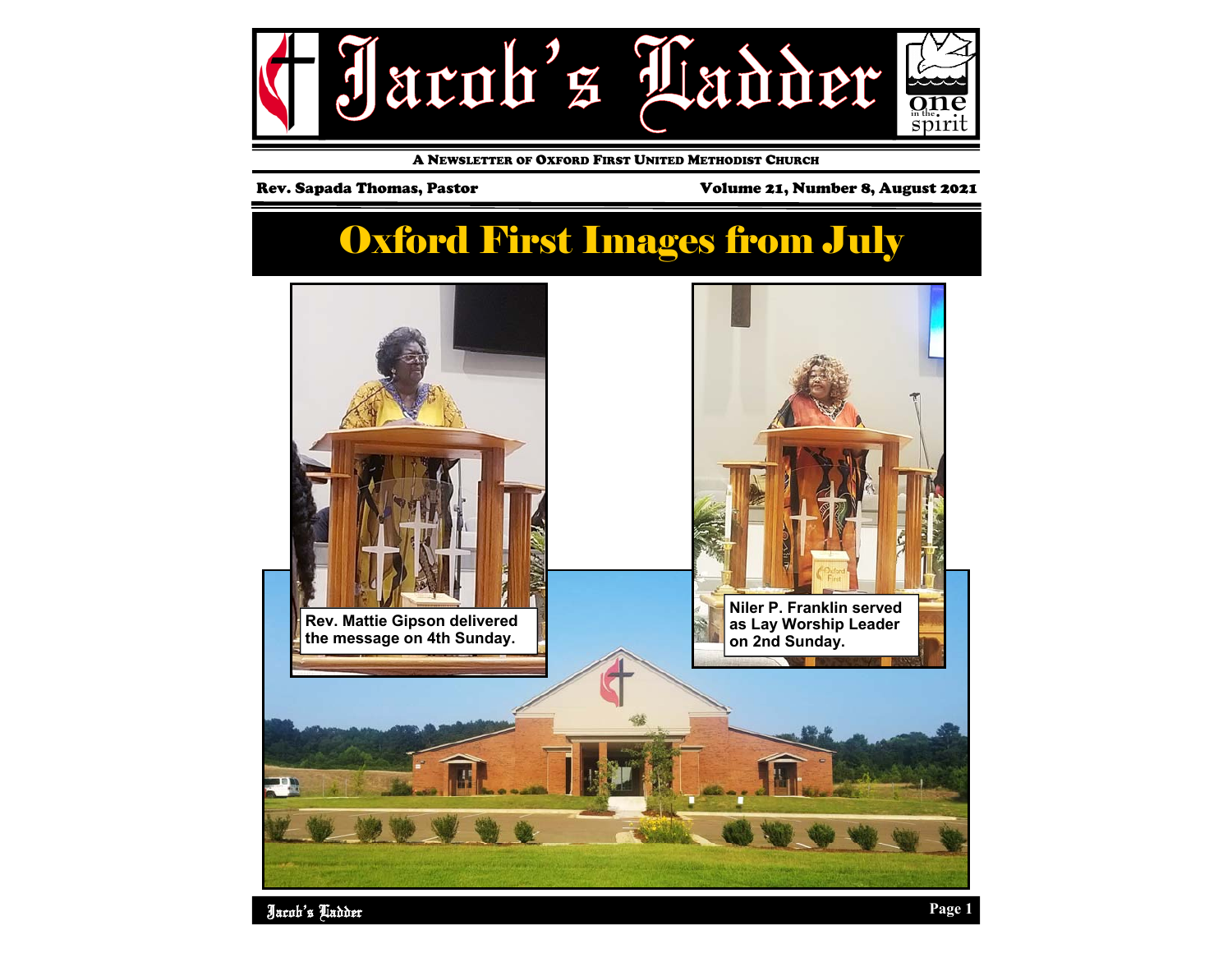

### **To Pastor Sapada Thomas from your OFUMC Family**



"A Mother is with us always,<br>first in her lifetime, then forever in our memory."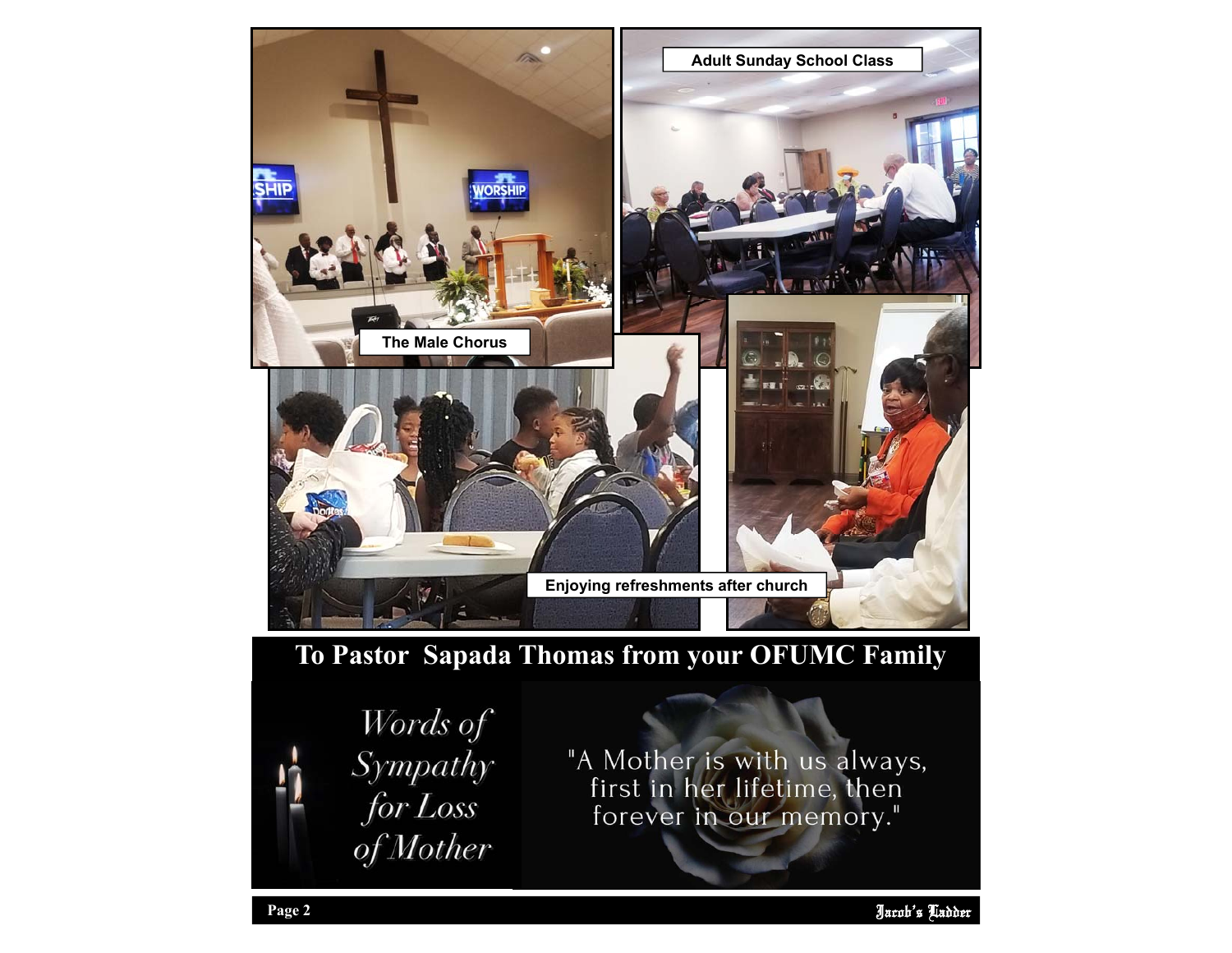## 2 Thessalonians 3:16

**EDITOR' NOTE:** Have you ever wondered if different translations of the Bible actually say the same thing? As a comparison this month, we present the verse above from many different translation, so you can judge for yourself. What do you think?

#### **New Living Translation**

Now may the Lord of peace himself give you his peace at all times and in every situation. The Lord be with you all.

#### **English Standard Version**

Now may the Lord of peace himself give you peace at all times in every way. The Lord be with you all.

#### **King James Bible**

Now the Lord of peace himself give you peace always by all means. The Lord *be* with you all.

#### **New King James Version**

Now may the Lord of peace Himself give you peace always in every way. The Lord *be* with you all.

#### **New American Standard Bible**

Now may the Lord of peace Himself continually grant you peace in every circumstance. The Lord be with you all!

#### **Amplified Bible**

Now may the Lord of peace Himself grant you His peace at all times *and* in every way [that peace and spiritual well-being that comes to those who walk with Him, regardless of life's circumstances]. The Lord be with you all.

#### **Christian Standard Bible**

May the Lord of peace himself give you

peace always in every way. The Lord be with all of you.

#### **American Standard Version**

Now the Lord of peace himself give you peace at all times in all ways. The Lord be with you all.

#### **Aramaic Bible in Plain English**

But The Lord of peace give you peace always in everything. our Lord be with all of you.

#### **Contemporary English Version**

I pray that the Lord, who gives peace, will always bless you with peace. May the Lord be with all of you.

#### **English Revised Version**

Now the Lord of peace himself give you peace at all times in all ways. The Lord be with you all.

#### **Good News Translation**

May the Lord himself, who is our source of peace, give you peace at all times and in every way. The Lord be with you all.

#### **GOD'S WORD® Translation**

May the Lord of peace give you his peace at all times and in every way. The Lord be with all of you.

#### **International Standard Version**

 Now may the Lord of peace give you his peace at all times and in every way. May the Lord be with all of you.